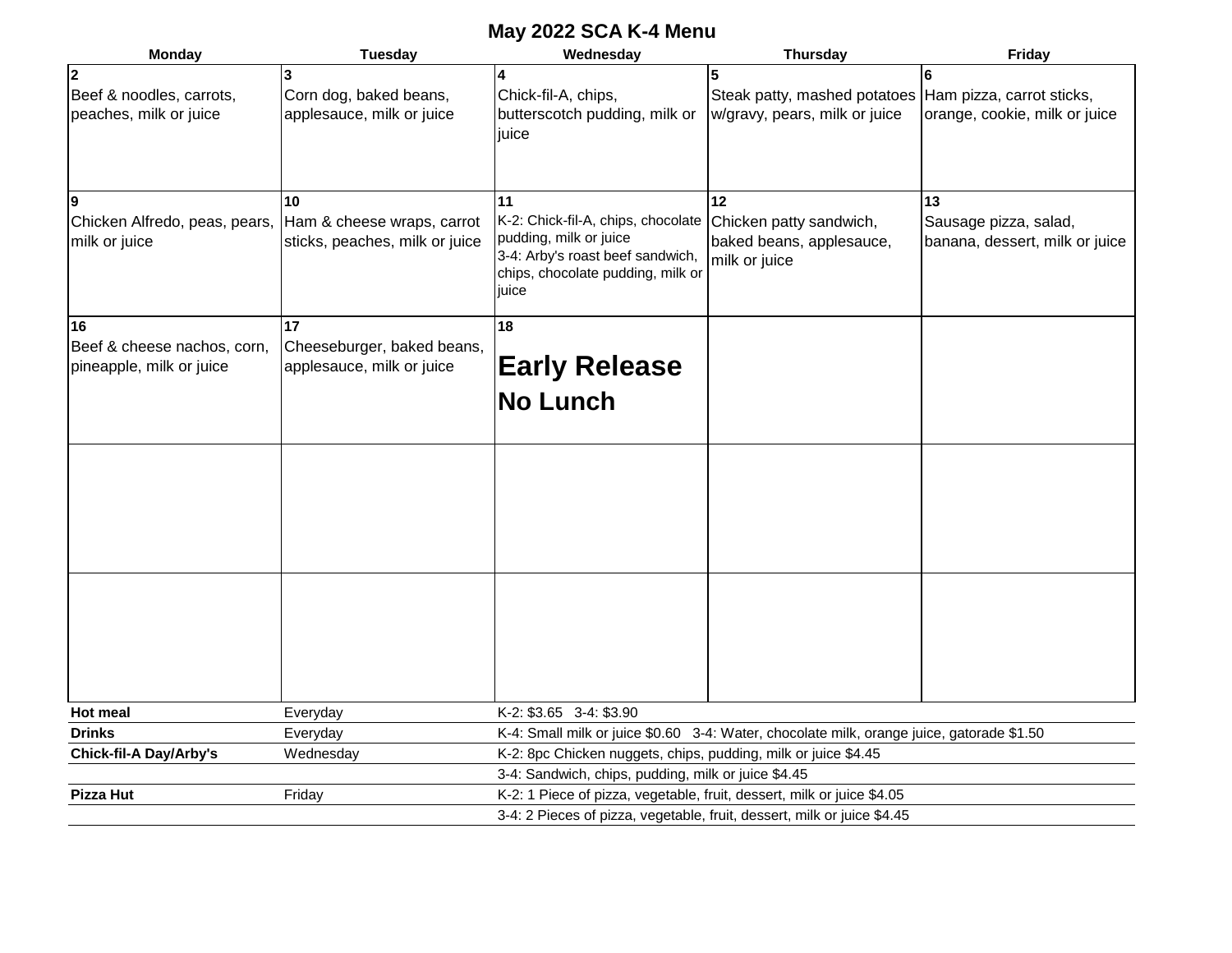## **May 2022 SCA 5-8 Menu**

| <b>Monday</b>                                | <b>Tuesday</b>                 | Wednesday                                                                             | <b>Thursday</b>                                                      | Friday                         |  |  |  |  |
|----------------------------------------------|--------------------------------|---------------------------------------------------------------------------------------|----------------------------------------------------------------------|--------------------------------|--|--|--|--|
| $\overline{2}$                               |                                | 14                                                                                    | 5                                                                    | 6                              |  |  |  |  |
| Beef & noodles, carrots,                     | Corn dog, baked beans,         | Chick-fil-A, fries, butterscotch                                                      | Steak patty, mashed potatoes Ham pizza, carrot sticks,               |                                |  |  |  |  |
| peaches, milk or juice                       | applesauce, milk or juice      | pudding, milk or juice                                                                | w/gravy, pears, milk or juice                                        | orange, cookie, milk or juice  |  |  |  |  |
|                                              |                                |                                                                                       |                                                                      |                                |  |  |  |  |
|                                              | A la carte                     |                                                                                       |                                                                      | <b>Baked potato bar</b>        |  |  |  |  |
| 9                                            | 10                             | 11                                                                                    | 12                                                                   | 13                             |  |  |  |  |
| Chicken Alfredo, peas, pears,                | Ham & cheese sliders, carrot   | Arby's roast beef sandwich,                                                           | Regular or spicy chicken patty                                       | Sausage pizza, salad,          |  |  |  |  |
| milk or juice                                | sticks, peaches, milk or juice | chips, chocolate pudding, milk sandwich, baked beans,                                 |                                                                      | banana, dessert, milk or juice |  |  |  |  |
|                                              |                                | or juice                                                                              | applesauce, milk or juice                                            |                                |  |  |  |  |
|                                              | A la carte                     |                                                                                       |                                                                      | <b>Baked potato bar</b>        |  |  |  |  |
| 16                                           | 17                             | 18                                                                                    |                                                                      |                                |  |  |  |  |
| <b>Breakfast for lunch:</b>                  | Cheeseburger, baked beans,     |                                                                                       |                                                                      |                                |  |  |  |  |
| Biscuit, white gravy, egg,                   | applesauce, milk or juice      | <b>Early Release</b>                                                                  |                                                                      |                                |  |  |  |  |
| waffle, orange, milk or juice                |                                | <b>No Lunch</b>                                                                       |                                                                      |                                |  |  |  |  |
|                                              | A la carte                     |                                                                                       |                                                                      |                                |  |  |  |  |
|                                              |                                |                                                                                       |                                                                      |                                |  |  |  |  |
|                                              |                                |                                                                                       |                                                                      |                                |  |  |  |  |
|                                              |                                |                                                                                       |                                                                      |                                |  |  |  |  |
|                                              |                                |                                                                                       |                                                                      |                                |  |  |  |  |
|                                              |                                |                                                                                       |                                                                      |                                |  |  |  |  |
|                                              |                                |                                                                                       |                                                                      |                                |  |  |  |  |
|                                              |                                |                                                                                       |                                                                      |                                |  |  |  |  |
|                                              |                                |                                                                                       |                                                                      |                                |  |  |  |  |
|                                              |                                |                                                                                       |                                                                      |                                |  |  |  |  |
|                                              |                                |                                                                                       |                                                                      |                                |  |  |  |  |
|                                              |                                |                                                                                       |                                                                      |                                |  |  |  |  |
| <b>Hot meal</b>                              | Everyday                       | \$3.90                                                                                |                                                                      |                                |  |  |  |  |
| Salad bar                                    | Everyday                       | \$4.00                                                                                |                                                                      |                                |  |  |  |  |
| <b>Pint drinks</b>                           | Everyday                       | Sweet tea, chocolate milk, orange juice, gatorade, sparkling ice, water \$1.50        |                                                                      |                                |  |  |  |  |
| A la carte                                   | Tuesday                        | 7oz Pretzel \$3.25 Tornado \$3.25 Empanada \$3.25                                     |                                                                      |                                |  |  |  |  |
| <b>Chick-fil-A Day</b>                       | Wednesday                      | Sandwich only \$4.05; Sandwich, fries, pudding, milk or juice \$4.45                  |                                                                      |                                |  |  |  |  |
|                                              |                                | 8pc Nuggets only \$4.05; Nuggets, fries, pudding, milk or juice \$4.45                |                                                                      |                                |  |  |  |  |
| Arby's                                       | Wednesday                      |                                                                                       | Sandwich only \$4.05; Sandwich, chips, pudding, milk or juice \$4.45 |                                |  |  |  |  |
| Pizza Hut                                    | Friday                         | Pizza Only \$4.05; 2 Pieces of pizza, vegetable, fruit, dessert, milk or juice \$4.45 |                                                                      |                                |  |  |  |  |
| <b>Baked Potato Bar</b>                      | Friday                         | \$4.00                                                                                |                                                                      |                                |  |  |  |  |
| <b>Chips and Cookies</b><br><b>Ice Cream</b> | Tuesday & Thursday             | Variety \$1.00                                                                        |                                                                      |                                |  |  |  |  |
|                                              | Tuesday & Thursday             | Variety \$1.50                                                                        |                                                                      |                                |  |  |  |  |